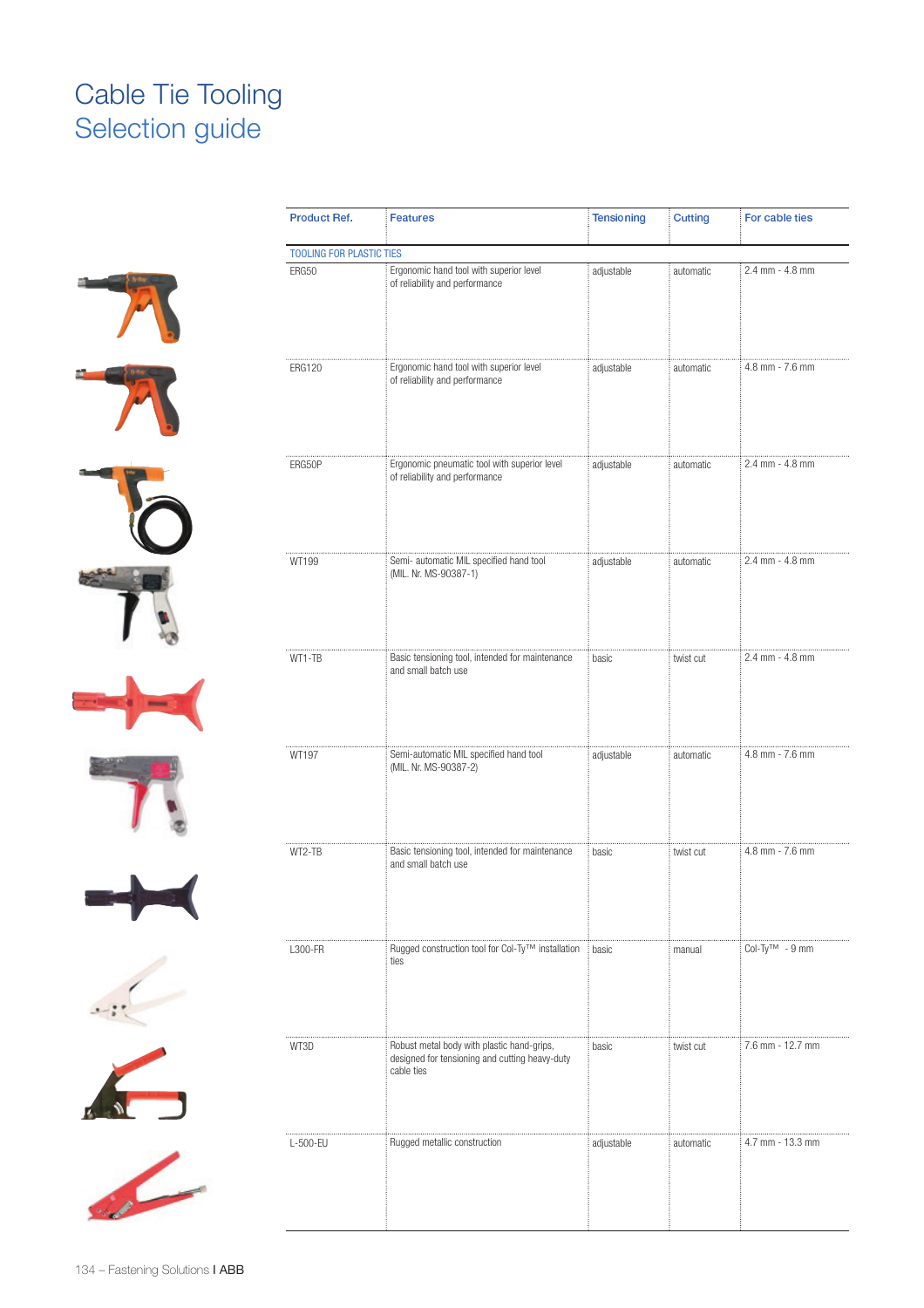# Cable Tie Tooling Selection guide





















| Product Ref. | <b>Features</b>                                                                                                               | Tensioning | <b>Cutting</b>        | For cable ties                                                     |
|--------------|-------------------------------------------------------------------------------------------------------------------------------|------------|-----------------------|--------------------------------------------------------------------|
|              | TOOLING FOR TY-MET™ STAINLESS STEEL TIES                                                                                      |            |                       |                                                                    |
| CT1-TB       | Tensioning hook provides extra-leverage<br>for tensioning the ties by hand                                                    | basic      | no cutting            | Releasable, Ladder Type<br>& Strap Type                            |
| CT2-TB       | Basic hand tool                                                                                                               | basic      | no cutting            | Releasable, Ladder Type<br>& Strap Type                            |
| WT3S         | A robust metallic hand tool with rubber grips                                                                                 | basic      | no cutting            | Ladder Type & Strap Type                                           |
| CT3          | Economic tensioning tool                                                                                                      | basic      | manual                | Ladder Type, Strap Type &<br>Ball-Lock Type<br>(width up to 12 mm) |
| $L-600$      | Tensioning tool                                                                                                               | basic      | manual<br>(twist cut) | <b>Ball-Lock Type</b><br>(width: 4.6 mm &<br>7.9 mm)               |
| CT4-TB       | Bantam tool, unique 3-way handle can be<br>used in various positions. Especially useful<br>in tight areas with minimal access | basic      | manual                | Releasable, Ladder Type<br>& Strap Type                            |
| CT5          | Adjustable tension setting tool with automatic<br>cutting                                                                     | adjustable | automatic             | Ladder Type & Strap Type                                           |
| CT6          | Adjustable tension setting tool with automatic<br>cutting                                                                     | adjustable | automatic             | <b>Ball-Lock Type</b><br>(width: 4.6 mm &<br>7.9 mm)               |
| CT7          | Tensioning and cutting tool, ratchet type                                                                                     | basic      | manual                | Ball-Lock Type<br>(width: 12mm & 16mm)                             |
| CT8          | Tensioning and cutting tool, ratchet type                                                                                     | basic      | manual                | Bands on reel (all widths)                                         |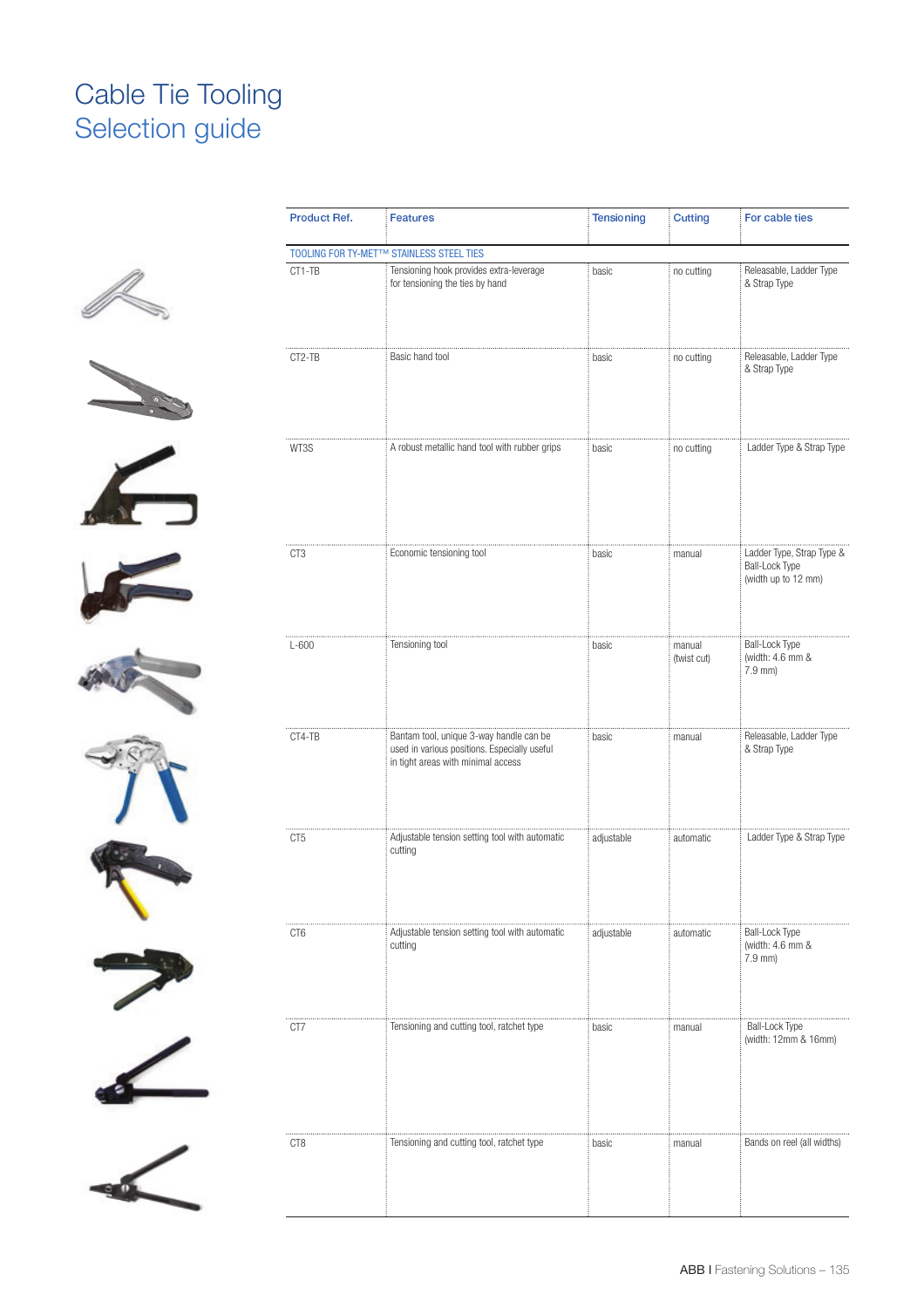# Cable Tie Tooling Tools for plastic cable ties: ERG50, ERG120 and ERG50P

#### **Characteristics**

The ergenomic tools from ABB provide a superior level of reliability and performance, combined with enhanced ergonomics and comfort of use. With their adjustable tension and automatic cutting, they are ideally suited for efficiently installing all kinds of plastic cable ties in industrial (Original Equipment Manufacturers, Maintenance and Repair Organisations, etc) and construction applications. They are available in hand tool version (ERG50 and ERG120) and in pneumatic version (ERG50P) for higher volumes of installation without muscle strain.

Developed to meet the market needs for a more rugged and longer lasting tool, and to integrate the greatest number of features in the market:

- 360° rotating nose (patented), allows the tool to be used in any position
- Tension adjustment lock, for constant tension setting
- Quick tension-adjustment wheel located towards the front for easy access and fast changes
- Adjustable handle span (for hand tools only) fits large and small hands.
- Anti-recoil mechanism (patented) reduces vibration shock
- First class design and materials: ergonomic shape with rounded edges, soft rubber handles, well balanced center of gravity
- Longest stroke length on the market (25.4 mm), meaning less tensioning cycles, for time and cost saving
- High / low force setting (patent pending), for a selection between "high force & long stroke" or "low force & short stroke" (for hand tools only)
- The cable tie is cut flush to the head, with no remaining protrusion, and the cut tail remains captive in the tool for a cleaner installation
- Easy access to spare blade nest, always a spare blade at hand (each tool is supplied with a spare blade)

As a result, the operator is subject to less stress, less fatigue and less risk of trauma due to long term use (such as Carpal Tunnel Syndrome)

## Technical Information ERG50

Tool type **Ergonomic hand tool** Nose colour Black For type of cable tie Plastic ties For tie width 2.4 mm - 4.8 mm<br>Features **Adiustable tension** Adjustable tension setting, automatic cutting, retraction of the strap end after application of Ty-Rap® cable ties Dimensions  $[L \times W \times H]$  178 x 127 x 38 mm

Weight Replacement blades Product Ref. ERG50B

# Technical Information ERG120

Tool type Ergonomic hand tool Nose colour **Orange** For type of cable tie Plastic ties For tie width  $\begin{array}{cc} 4.8 \text{ mm} - 7.6 \text{ mm} \\ \text{Features} \end{array}$ 

Adjustable tension setting, automatic cutting, retraction of the strap end after application of Ty-Rap® cable ties Weight 278 g Dimensions  $[L \times W \times H]$  178 x 127 x 38 mm Replacement blades Product Ref. ERG120B

Technical Information ERG50P

Tool type Ergonomic pneumatic tool Nose colour Black For type of cable tie Plastic ties For tie width 2.4 mm - 4.8 mm

Dimensions [L x W x H] 245 x 155 x 40 mm<br>Replacement blades Product Ref. ERG50B Replacement blades

Features **Adjustable tension setting, automatic cutting, retraction of the**  strap end after application of Ty-Rap® cable ties, double hangers, supplied with pneumatic hose (2.7 metre) Operating air pressure 6 to 7 bar non-lubricated air Weight 415 g (without pneumatic hose)





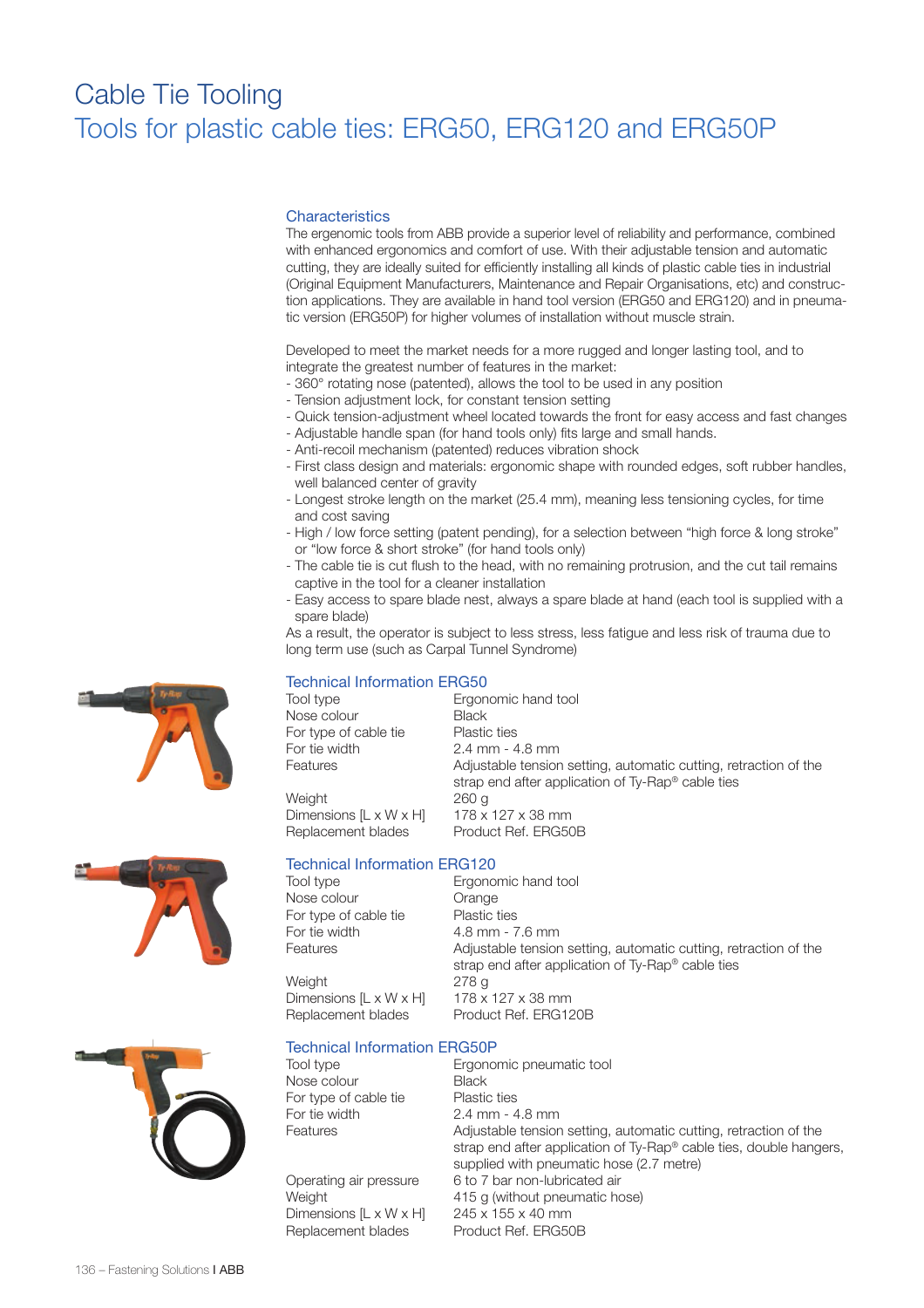# Cable Tie Tooling Tools for plastic cable ties



# Product Ref.: WT199

### **Characteristics**

- Semi- automatic hand tool
- MIL. Nr. MS-90387-1
- Tension setting to ensure product consistency
- Robust metal construction
- Ideal for industrial mass finishing applications like cable tree assemblies, for example in the military industry

### Technical Information

| Tool type                            |
|--------------------------------------|
| For type of cable                    |
| For tie width                        |
| Features                             |
|                                      |
| $\Lambda$ / $\sim$ ; $\sim$ $\sim$ + |

Semi-automatic hand tool tie Plastic ties 2.4 mm - 4.8 mm Adjustable tension setting, automatic cutting, MIL specified (MS-90387-1) Weight 410 g<br>Dimensions [L x W x H] 163 x 134 x 24 mm



# Product Ref.: WT197

Dimensions  $[L \times W \times H]$ 

#### **Characteristics**

- Semi-automatic hand tool
- MIL. Nr. MS-90387-2
- Tension setting to ensure product consistency
- Robust metal construction
- Ideal for industrial mass finishing applications like cable tree assemblies, for example in the military industry

#### Technical Information

| Tool type                          | Semi-automatic hand tool                       |
|------------------------------------|------------------------------------------------|
| For type of cable tie              | <b>Plastic ties</b>                            |
| For tie width                      | $4.8$ mm - $7.6$ mm                            |
| Features                           | Adjustable tension setting, automatic cutting, |
|                                    | MIL specified (MS-90387-2)                     |
| Weight                             | 420 a                                          |
| Dimensions $[L \times W \times H]$ | 165 x 135 x 29 mm                              |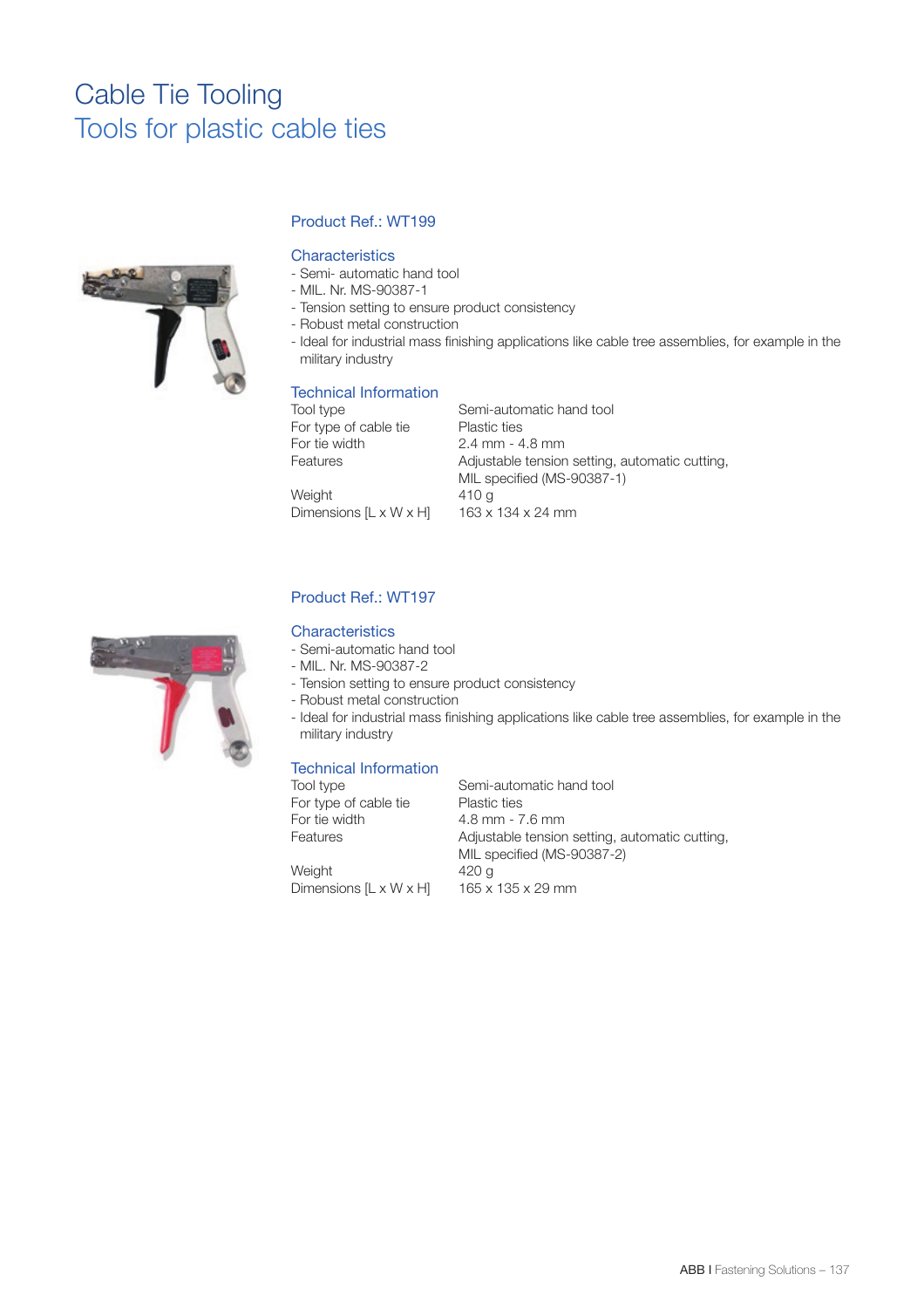# Cable Tie Tooling Tools for plastic cable ties

# Product Ref.: WT3D

### **Characteristics**

- Designed for tensioning and cutting heavy-duty cable ties
- Robust metal body with plastic hand-grips

## Technical Information

For type of cable tie Plastic ties For tie width 7.6 mm - 12.7 mm Weight 225 g Dimensions  $[L \times W \times H]$  178 x 112 x 20 mm

Tool type Hand tool for Deltec® ties, Col-Ty™ installation ties and other wide cable ties Features Tensioning, manual cutting (by twisting the tool)

# Product Ref.: L-500-EU

### **Characteristics**

- Rugged metallic construction makes this tool ideal for use with our 4.7 mm to 13.3 mm wide ties
- Set tension adjuster to give desired tie tightness
- Pull trigger and tie is automatically tensioned and cut

#### Technical Information

| Tool type              | Hand tool                     |
|------------------------|-------------------------------|
| Colour                 | Red                           |
| For type of cable tie  | <b>Plastic ties</b>           |
| For tie width          | $4.7$ mm - 13 mm              |
| Features               | Tensioning, automatic cutting |
| Weight                 | 320 g                         |
| Dimensions [L x W x H] | $220 \times 90 \times 25$ mm  |

## Product Ref.: L300-FR

#### **Characteristics**

- Rugged construction makes this tool ideal for Col-Ty™ installation ties
- Pull tie to desired tension and pull trigger to cut excess flush at cable tie head
- Field proven durability

#### Technical Information

Colour White For type of cable tie Plastic ties Weight  $330 g$ <br>Dimensions [L x W x H]  $195 x 100 x 25 mm$ Dimensions  $[L \times W \times H]$ 

Tool type Hand tool for Col-Ty™ installation ties Features Tensioning, manual cutting





138 – Fastening Solutions **I ABB**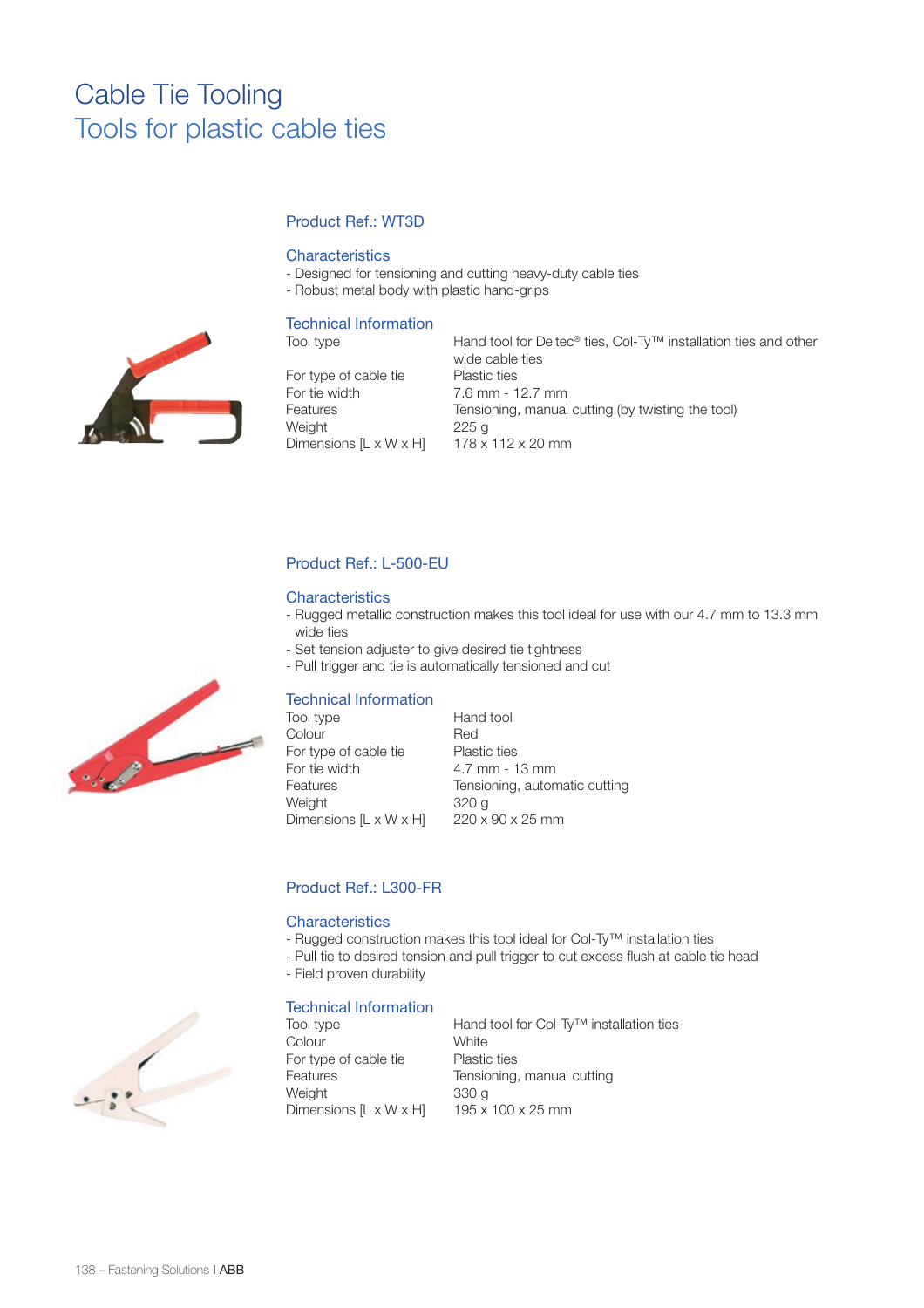# Cable Tie Tooling Tools for plastic cable ties

# Product Ref.: WT1-TB

### **Characteristics**

- Twist-and-cut tensioning tool in plastic, intended for maintenance and small batch use

## Technical Information



Tool type Low-cost hand tool Colour Orange<br>
For type of cable tie Plastic ties For type of cable tie For tie width 2.4 mm - 4.8 mm Weight 28.4 g<br>Dimensions [L x W x H] 134 x 55 x 27 mm Dimensions  $[L \times W \times H]$ 

Features Basic tensioning, twist cut

# Product Ref.: WT2-TB

#### **Characteristics**

- Twist-and-cut tensioning tool in plastic, intended for maintenance and small batch use



# Technical Information

Tool type Low-cost hand tool Colour Black For type of cable tie Plastic ties<br>For tie width 4.8 mm - 7 Features Basic tensioning, twist cut<br>
Weight 28.4 g Dimensions  $[L \times W \times H]$ 

4.8 mm - 7.6 mm 28.4 g<br>134 x 55 x 27 mm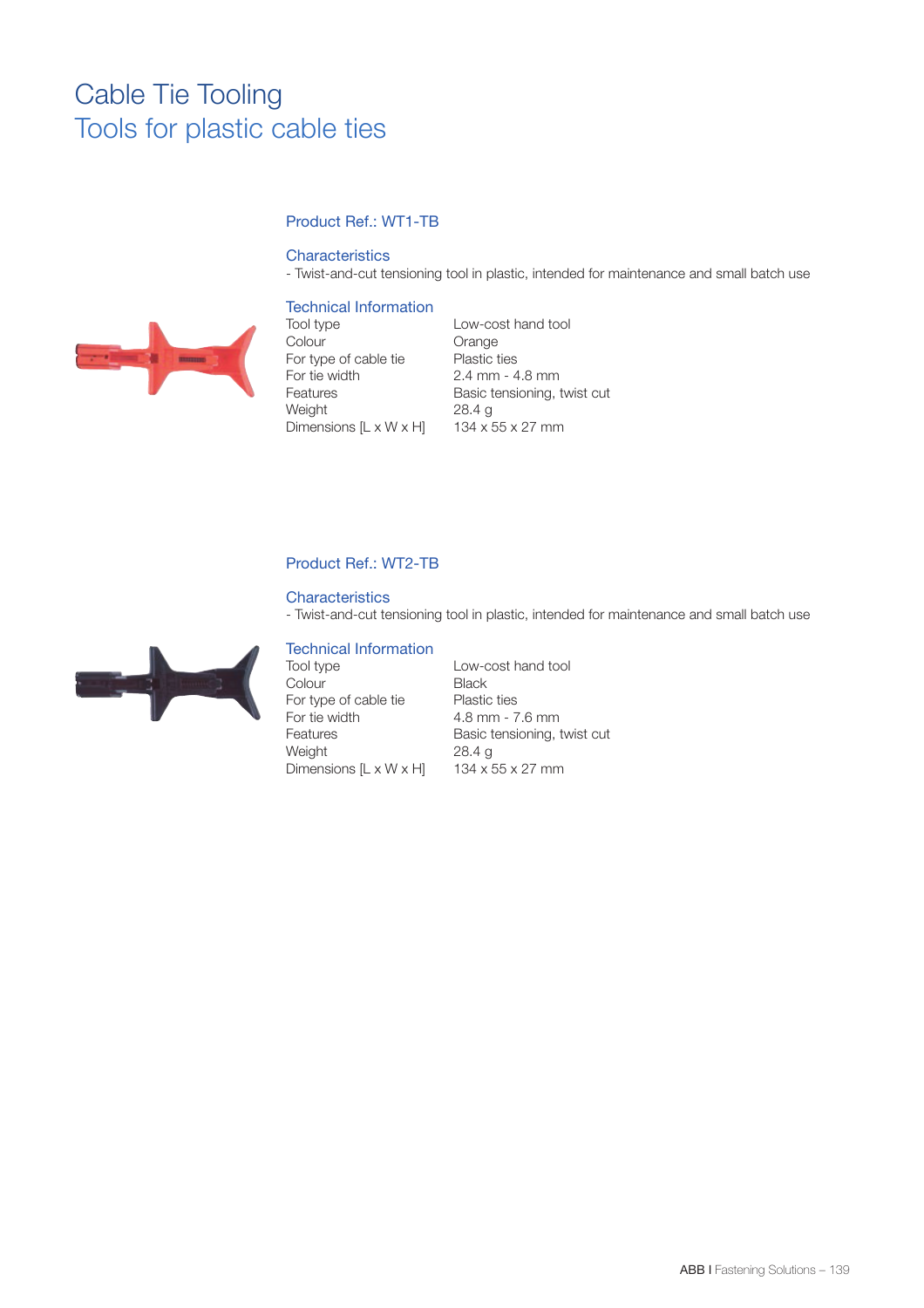# Product Ref.: CT1-TB

### **Characteristics**

- Tensioning hook suitable for Releasable Type, Ladder Type and Strap type stainless steel ties
- Provides extra-leverage for tensioning the ties by hand

## Technical Information

Tool type **Hand tool** Dimensions  $[L \times W \times H]$ 

For type of cable tie Releasable Type, Ladder Type & Strap Type stainless steel ties Features Tensioning, no cutting Weight  $50 g$ <br>Dimensions [L x W x H]  $85 x 106 x 15 mm$ 

## Product Ref.: CT2-TB

#### **Characteristics**

- Cable tie tensioner suitable for Releasable Type, Ladder Type & Strap type ties
- Tensions the ties to their optimum holding power with a simple squeeze: a flick of the wrist and they're locked tight

#### Technical Information

| Tool type                          | Hand tool                                                      |
|------------------------------------|----------------------------------------------------------------|
| For type of cable tie              | Releasable Type, Ladder Type & Strap Type stainless steel ties |
| For tie width                      | Up to 12 mm                                                    |
| Features                           | Tensioning, no cutting                                         |
| Weight                             | 300 a                                                          |
| Dimensions $[L \times W \times H]$ | $195 \times 90 \times 30$ mm                                   |

# Product Ref.: WT3S

#### **Characteristics**

- A robust metallic hand tool with rubber grips designed for tensioning Ladder Type & Strap Type stainless steel ties
- After tensioning, the stainless steel ties can easily be cut with side-cutters

#### Technical Information

Tool type **Hand tool** For tie width Up to 12 mm Weight 225 g Dimensions  $[L \times W \times H]$  178  $\times$  112 x 20 mm

For type of cable tie Ladder Type & Strap Type stainless steel ties Features Tensioning, no cutting



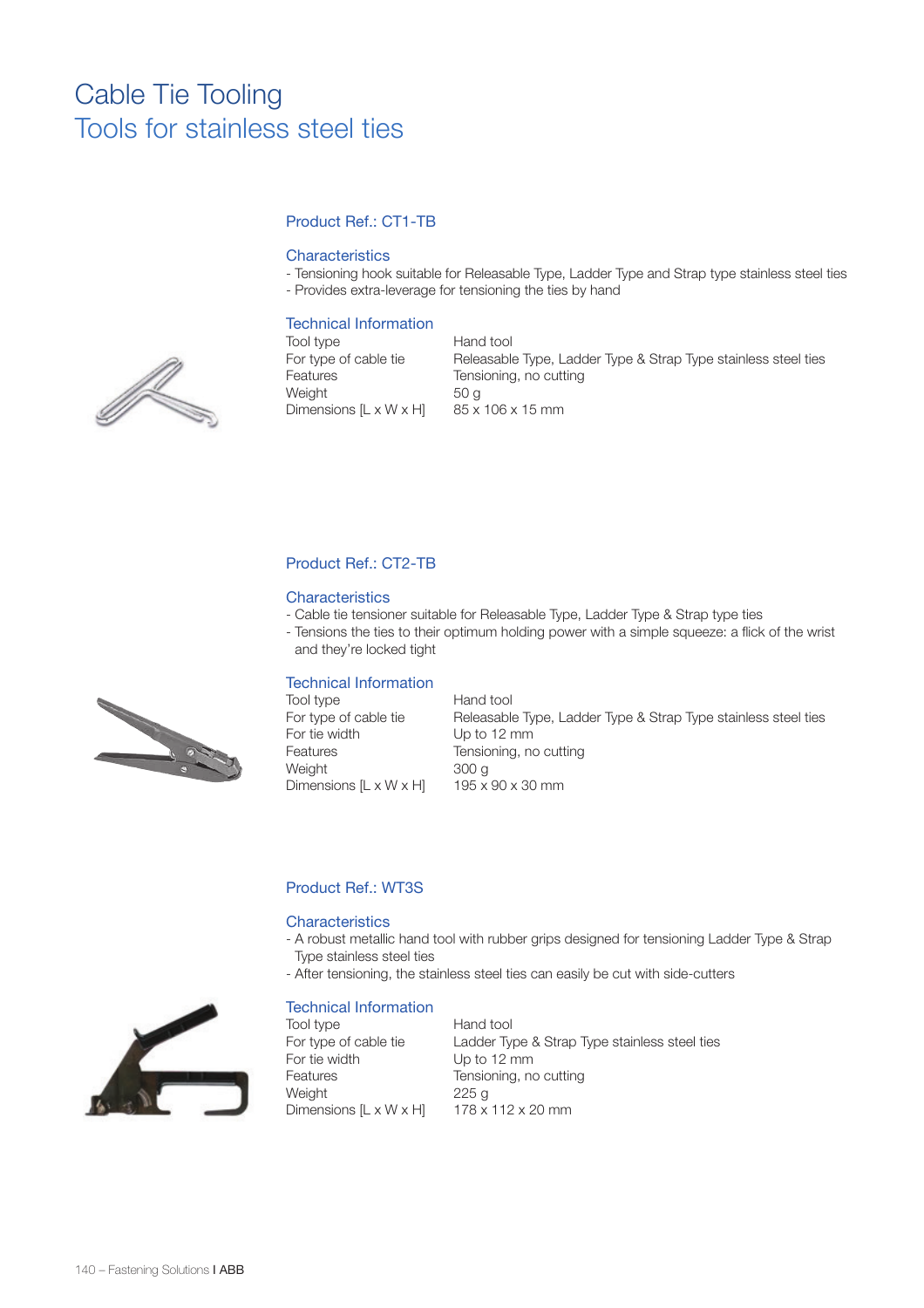# Product Ref.: CT3

## **Characteristics**

- Cost-effective tensioning tool
- Cut-off by hand-activated lever

# Technical Information

Tool type Hand tool<br>For type of cable tie Ladder Ty

For tie width Up to 12 mm Weight 550 g Dimensions  $[L \times W \times H]$  210 x155 x 35 mm

Ladder Type, Strap Type & Ball Lock Type stainless steel ties, coated and uncoated Features Tensioning, manual cutting

# Product Ref.: L-600

#### **Characteristics**

- Tensioning tool with twist cut

#### Technical Information

Tool type **Hand tool** For tie width 4.6 - 7.9 mm<br>Features Fensioning, m Dimensions  $[L \times W \times H]$ 

For type of cable tie Ball Lock Type stainless steel ties, coated and uncoated Tensioning, manual cutting (by twisting the tool) Weight 600 g<br>Dimensions  $IL \times W \times HI = 200 \times 140 \times 40$  mm

## Product Ref.: CT4-TB

### **Characteristics**

- Bantam tool, suitable for Releasable Type, Ladder Type & Strap Type stainless steel ties
- Unique 3-way handle can be used in various positions. Especially useful in tight areas with minimal access

## Technical Information

Tool type **Hand tool** Weight 1200 g Dimensions  $[L \times W \times H]$  156 x 180 x 80 mm

For type of cable tie Releasable Type, Ladder Type & Strap Type stainless steel ties Features Tensioning, manual cutting





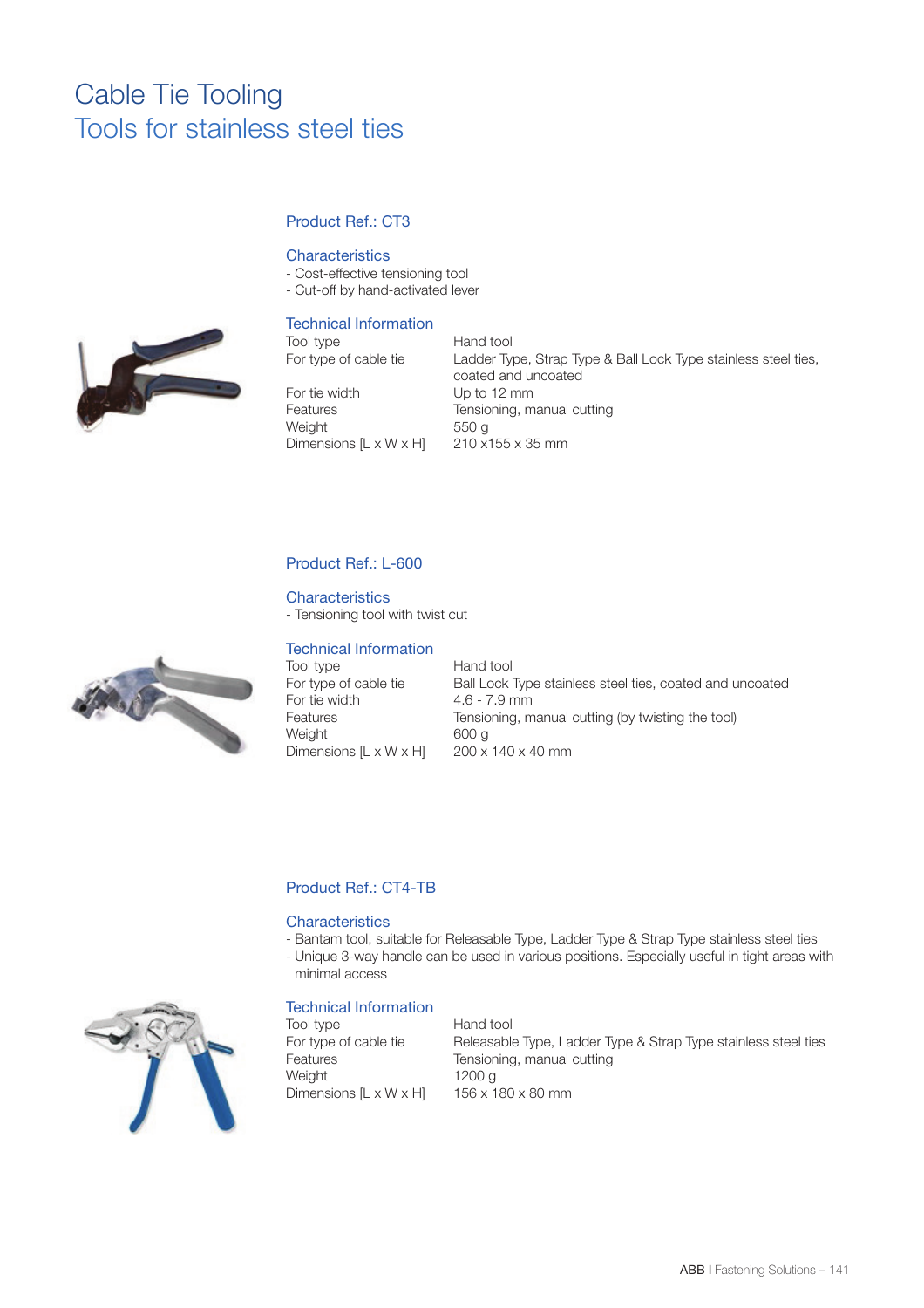# Product Ref.: CT5

### **Characteristics**

- Suitable for coated and uncoated Ladder Type & Strap Type stainless steel ties
- Adjustable tension settings
- Automatic cutting once desired tension has been reached

#### Technical Information

Dimensions  $[L \times W \times H]$ 

Tool type Tension setting hand tool For type of cable tie Ladder Type & Strap Type stainless steel ties, coated and uncoated For tie width Up to 12 mm Features **Adjustable tension setting, automatic cutting** Weight  $430 g$ <br>Dimensions [L x W x H]  $173 x 158 x 22 mm$ 

# Product Ref.: CT6

#### **Characteristics**

- Suitable for coated and uncoated Ball-Lock Type stainless steel ties
- Adjustable tension settings
- Automatic cutting once desired tension has been reached

## Technical Information

| Tool type<br>Tension setting hand tool                                            |  |
|-----------------------------------------------------------------------------------|--|
| For type of cable tie<br>Ball-Lock Type stainless steel ties, coated and uncoated |  |
| For tie width<br>$4.6 - 7.9$ mm                                                   |  |
| Adjustable tension setting, automatic cutting<br>Features                         |  |
| Weight<br>430 a                                                                   |  |
| Dimensions [L x W x H]<br>$173 \times 158 \times 22$ mm                           |  |